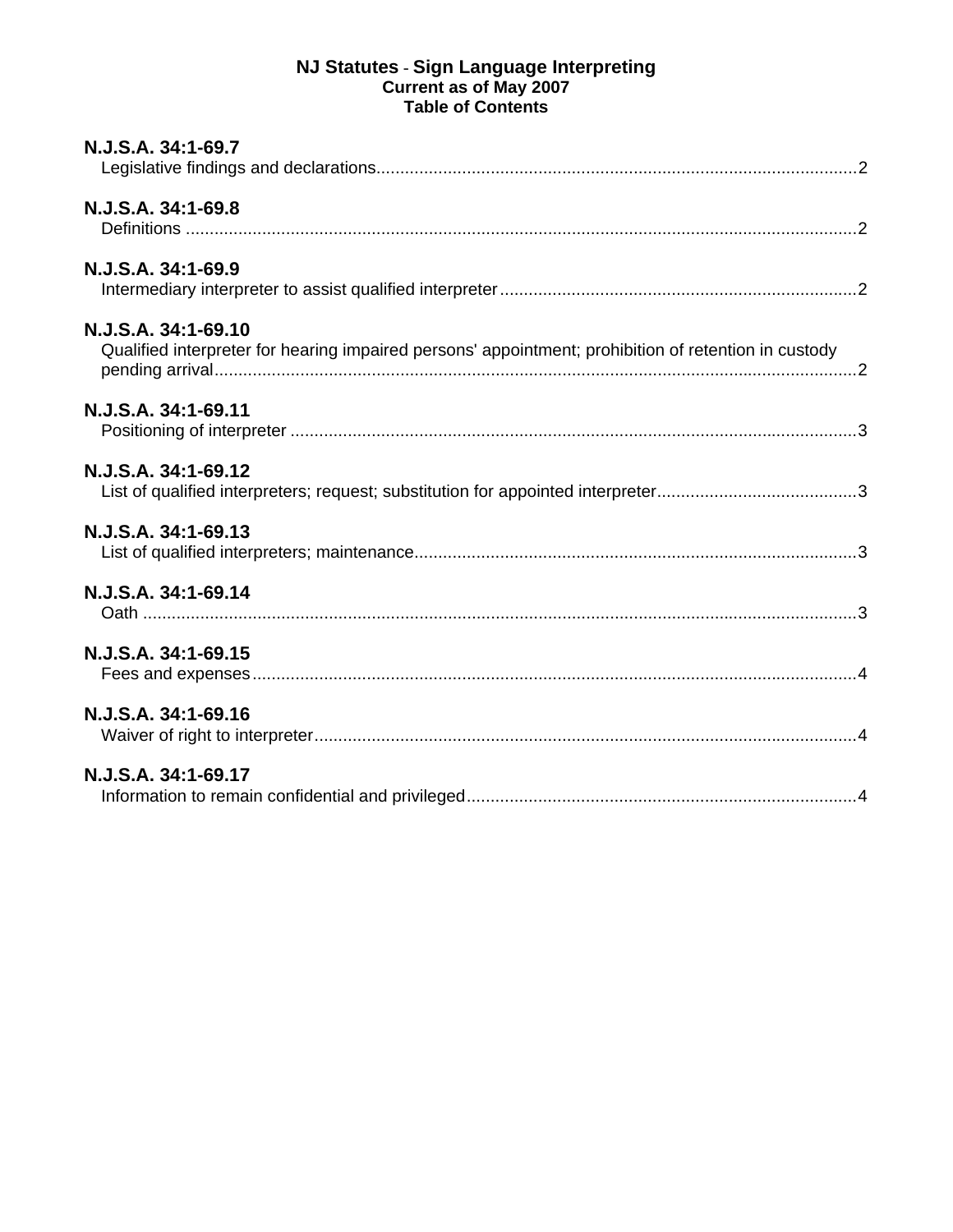# <span id="page-1-0"></span>**N.J.S.A. 34:1-69.7 through 34:1-69.17**

An Act providing for interpreters for the hearing impaired in official proceedings and repealing P.L. 1971, c. 230. L. 1983, c. 564

# **N.J.S.A. 34:1-69.7**

## **Legislative findings and declarations**

The Legislature finds and declares that it shall be the policy of this State to secure the rights of hearing impaired persons who, because of impairment of hearing or speech, are unable to readily understand or communicate spoken language and who consequently cannot be fully protected in legal proceedings unless qualified interpreters are available to assist them L.1983, c. 564, s. 1, eff. Jan. 17, 1984.

## **N.J.S.A. 34:1-69.8 Definitions**

As used in this act:

a. "Appointing authority" means the presiding judge or justice of any court, the chairman of any board, commission, or authority, the director or commissioner of any department or agency, or any other person presiding at any hearing or other proceeding in which a qualified interpreter is required pursuant to this act.

b. "Hearing impaired person" means a person whose hearing is impaired so as to prohibit the person from understanding oral communication. The term further includes a person who, because of loss of hearing, cannot communicate spoken language.

c. "Principal party in interest" means a person who is a named party in any proceeding or who will be directly affected by the decision or action which may be made or taken.

d. "Qualified interpreter" means an interpreter certified by the National Registry of Interpreters for the Deaf, Inc. and listed by the State Division of the Deaf in the Department of Labor or the New Jersey Registry of Interpreters for the Deaf.

e. "Intermediary interpreter" means a certified interpreter who, because of his intimate acquaintance with hearing impaired persons with minimal language skills, can be used as an intermediary between the hearing impaired person and a qualified interpreter.

L.1983, c. 564, s. 2, eff. Jan. 17, 1984.

## **N.J.S.A. 34:1-69.9**

### **Intermediary interpreter to assist qualified interpreter**

If a qualified interpreter or the hearing impaired client states that the interpretation is not satisfactory and that an intermediary interpreter will improve the quality of interpretation, the appointing authority shall appoint an intermediary interpreter to assist the qualified interpreter. An intermediary interpreter shall be subject to the same provisions that govern a qualified interpreter under this act.

L.1983, c. 564, s. 3, eff. Jan. 17, 1984.

## **N.J.S.A. 34:1-69.10**

### **Qualified interpreter for hearing impaired persons' appointment; prohibition of retention in custody pending arrival**

The appointing authority shall appoint a qualified interpreter to assist a hearing impaired person throughout the proceedings and in preparation with counsel as follows:

a. In any case before any court or grand jury in which a hearing impaired person is a party, either as a complainant, defendant or witness, or as hearing impaired parent of a juvenile;

b. At all stages in any proceeding of a judicial or quasi-judicial nature before any State agency or county or municipal governing body or agency in which a hearing impaired person is a principal party in interest, either as a complainant, defendant, witness or supplicant, or as hearing impaired parent of a juvenile;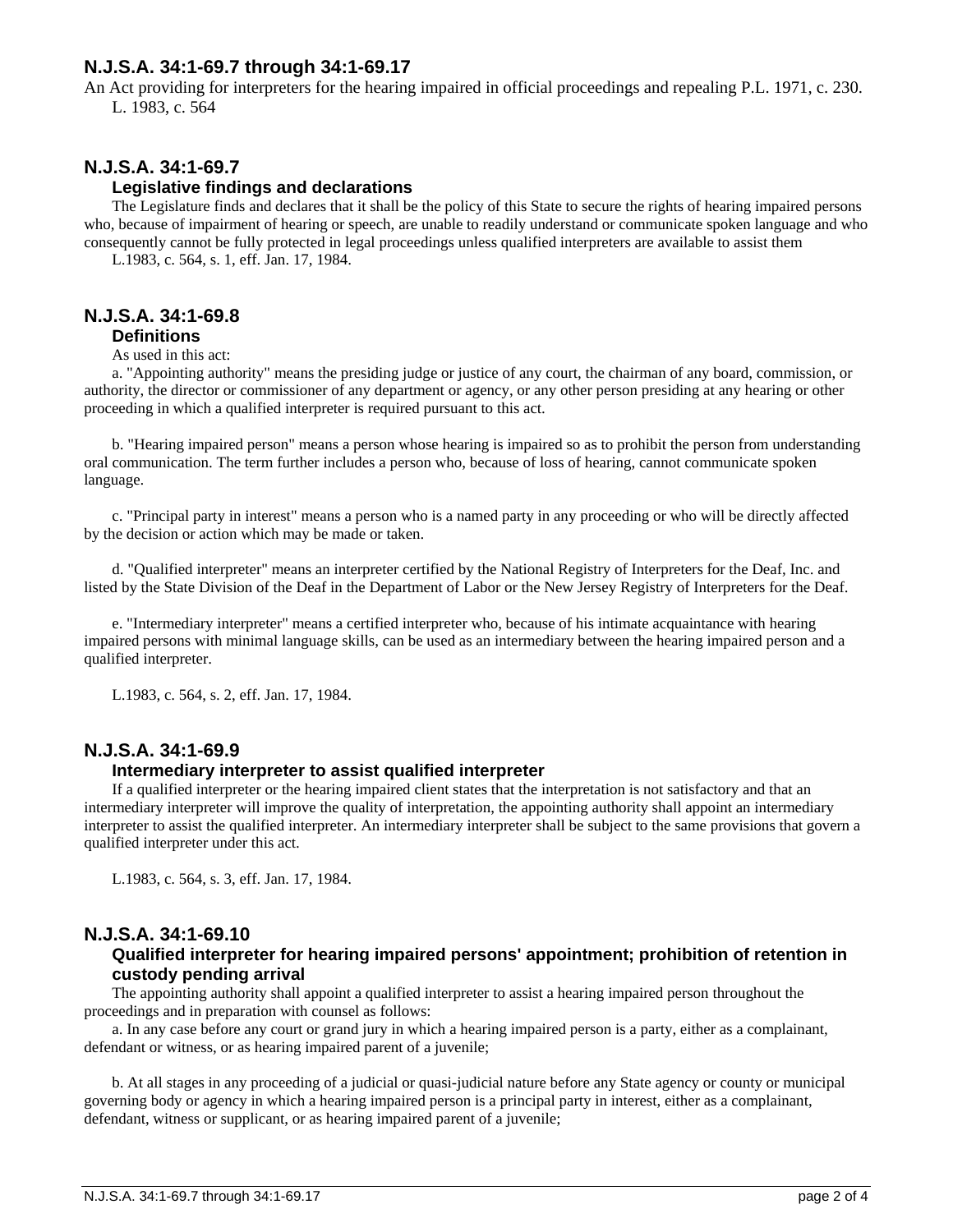<span id="page-2-0"></span>c. In any proceedings in which a hearing impaired person may be subject to confinement or criminal sanction or in any proceeding preliminary thereto, including a coroner's inquest, grand jury proceedings and proceedings related to mental health commitments. A hearing impaired person who has been arrested and who is otherwise eligible for release shall not be held in custody pending the arrival of an interpreter.

(1) When a hearing impaired person is arrested for an alleged violation of a criminal law, a qualified interpreter shall be appointed prior to reading of Miranda warnings, interrogating or taking a statement from the hearing impaired person.

(2) Any statement, written or oral, made by a hearing impaired person in reply to a question from a law enforcement officer or any other person having a prosecutorial function in any criminal or quasi-criminal proceeding shall not be used against that hearing impaired person unless either the statement was made or elicited through a qualified interpreter and was made knowingly, voluntarily and intelligently, or the hearing impaired person has requested a waiver pursuant to section 10 of this act and the court makes a finding that any statement made by the hearing impaired person was made knowingly, voluntarily and intelligently.

(3) The provisions of this subsection shall not apply to apprehensions, arrests or statements involving a violation of Title 39 of the Revised Statutes (Motor Vehicles and Traffic Regulation).

L.1983, c. 564, s. 4, eff. Jan. 17, 1984.

# **N.J.S.A. 34:1-69.11**

### **Positioning of interpreter**

In any action or proceeding in which an interpreter is required to be appointed, the court or administrative authority may not commence proceedings until the appointed interpreter is in full view of and spatially situated to assure proper communication with the hearing impaired person involved as a participant.

L.1983, c. 564, s. 5, eff. Jan. 17, 1984.

## **N.J.S.A. 34:1-69.12**

#### **List of qualified interpreters; request; substitution for appointed interpreter**

Whenever an appointing authority is required to appoint an interpreter, the appointing authority shall request a list of qualified interpreters from either the State Division of the Deaf in the Department of Labor or the New Jersey Registry of Interpreters for the Deaf.

If the appointing authority's choice of a qualified interpreter does not meet the needs or wishes of the hearing impaired person, the appointing authority shall appoint another qualified interpreter.

L.1983, c. 564, s. 6, eff. Jan. 17, 1984.

### **N.J.S.A. 34:1-69.13**

#### **List of qualified interpreters; maintenance**

a. The State Division of the Deaf in the Department of Labor, created pursuant to P.L.1941, c. 197 (C. 34:1-69.1 et seq.) shall maintain a list of qualified interpreters and provide the list to appointing authorities upon request.

b. The division shall regularly obtain a list of qualified interpreters from the New Jersey Registry of Interpreters for the Deaf and ensure that the list contains the most current information available from the registry.

L.1983, c. 564, s. 7, eff. Jan. 17, 1984.

## **N.J.S.A. 34:1-69.14**

#### **Oath**

Every appointed interpreter before entering upon his duties, shall take an oath that he will make a true interpretation in an understandable manner to the person for whom he is appointed and that he will repeat the statements of the person in the English language to the best of his skill and judgment.

L.1983, c. 564, s. 8, eff. Jan. 17, 1984.